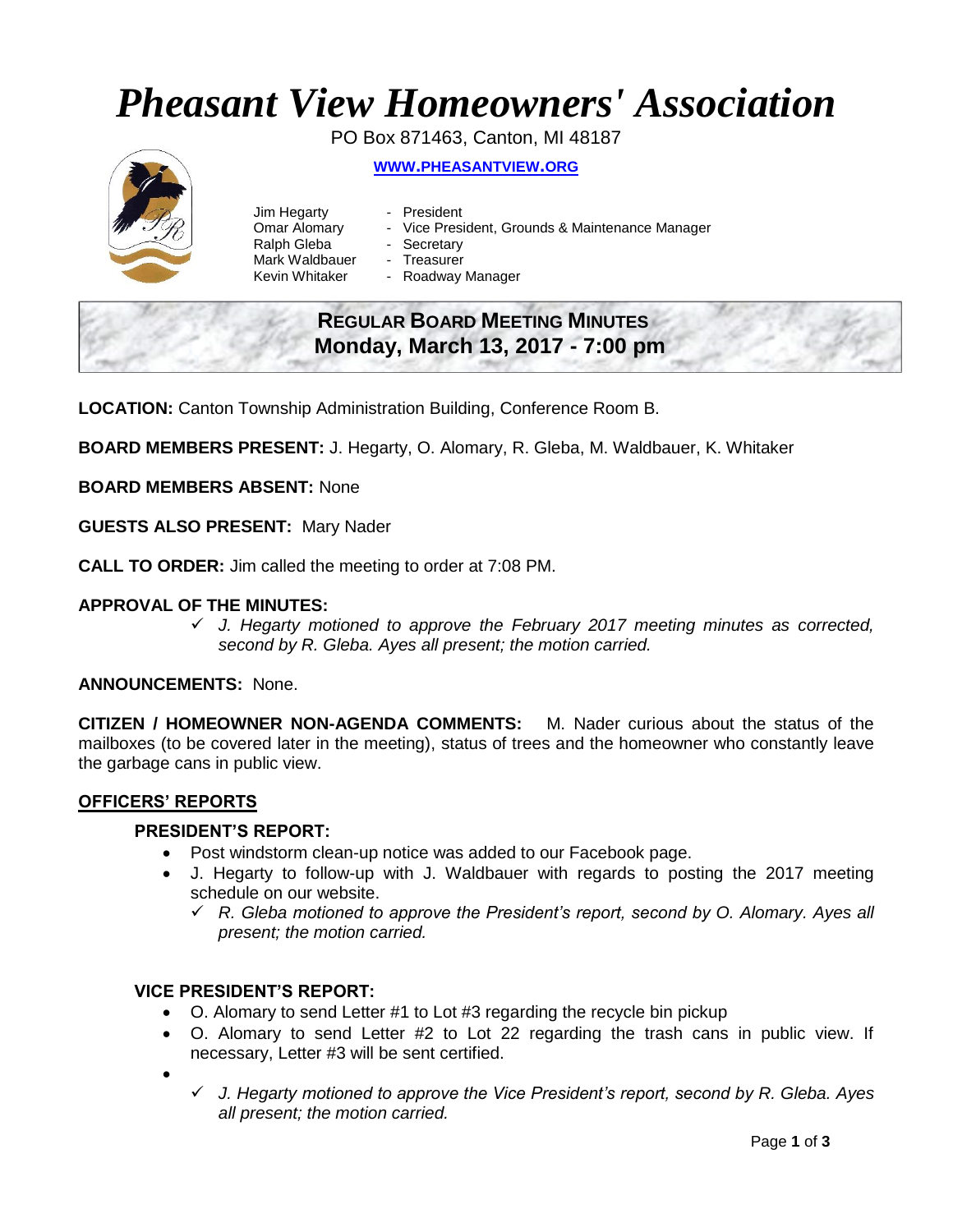# **SECRETARY'S REPORT:**

• None

# **TREASURER'S REPORT:**

- Currently, there are 4 unpaid assessments. A final letter will be send to each homeowner on March 20<sup>th</sup>.
- Mark gave an explanation of Unrestricted Net Assets (amount we have spent more (*or less*) from the beginning of 'QuickBooks time').
- Distributed a copy of Form 1120-H US Income Tax Return for Homeowners Association
- M. Waldbauer presented options for homeowners to pay the annual dues by credit card. They all come with additional costs to PVHA.
	- *J. Hegerty motioned to approve the Treasurer's report, second by O. Alomary. Ayes all present; the motion carried.*

### **DIRECTOR and COMMITTEE REPORTS**

#### **ROADWAY MANAGER'S REPORT**:

- Meeting was held on March 2<sup>nd</sup>, focus on road construction, field has been narrowed to 3-4 contractors, but the final decision has not been made. Hoping to start in April and they will work around Liberty Fest. Southwick will be completely re-done. Both entrances will be reworked (at different times). Multiple sidewalks will be repaired as well.
- $\checkmark$  There is a home in Fairway Pines with a driveway that is falling apart and they are requesting that PRRMA pay for the repairs. As this time, PRRMA does not plan on paying for the driveway repair, but will pay for some surrounding work.
- $\checkmark$  PRRMA plans on a deep root fertilization of trees, mainly along Summit Parkway and Glengarry Blvd at an estimated cost of \$10K.
- $\checkmark$  PRRMA replaced the Beck Road lights and "lumineers".

#### **ARCHITECTURAL REVIEW COMMITTEE (ARC):**

 $\checkmark$  None

#### **SUBDIVISION COMMUNICATION COORDINATOR'S REPORT:**

 $\checkmark$  None

#### **ACTION ITEM REVIEW:**

#### **OLD BUSINESS:**

- O. Alomary to send a note to Lot #50 asking for a copy of the Architecture Approval regarding the green shutters.
- Mailbox update: K. Whitaker distributed the "Mailbox Standards and Regulations" letter. The Board discussed some next steps:
	- $\circ$  K. Whitaker to follow up with Jay at 'Mailboxes by Bob' regarding the official USPS letter.
	- $\circ$  The Board needs to determine the maximum amount we can afford to spend.
	- o The Board determined that we should have at least 50% take rate.
	- o K. Whitaker to ask Jay some directional pricing if only a percentage of the homeowner's prefer the new mailbox design.